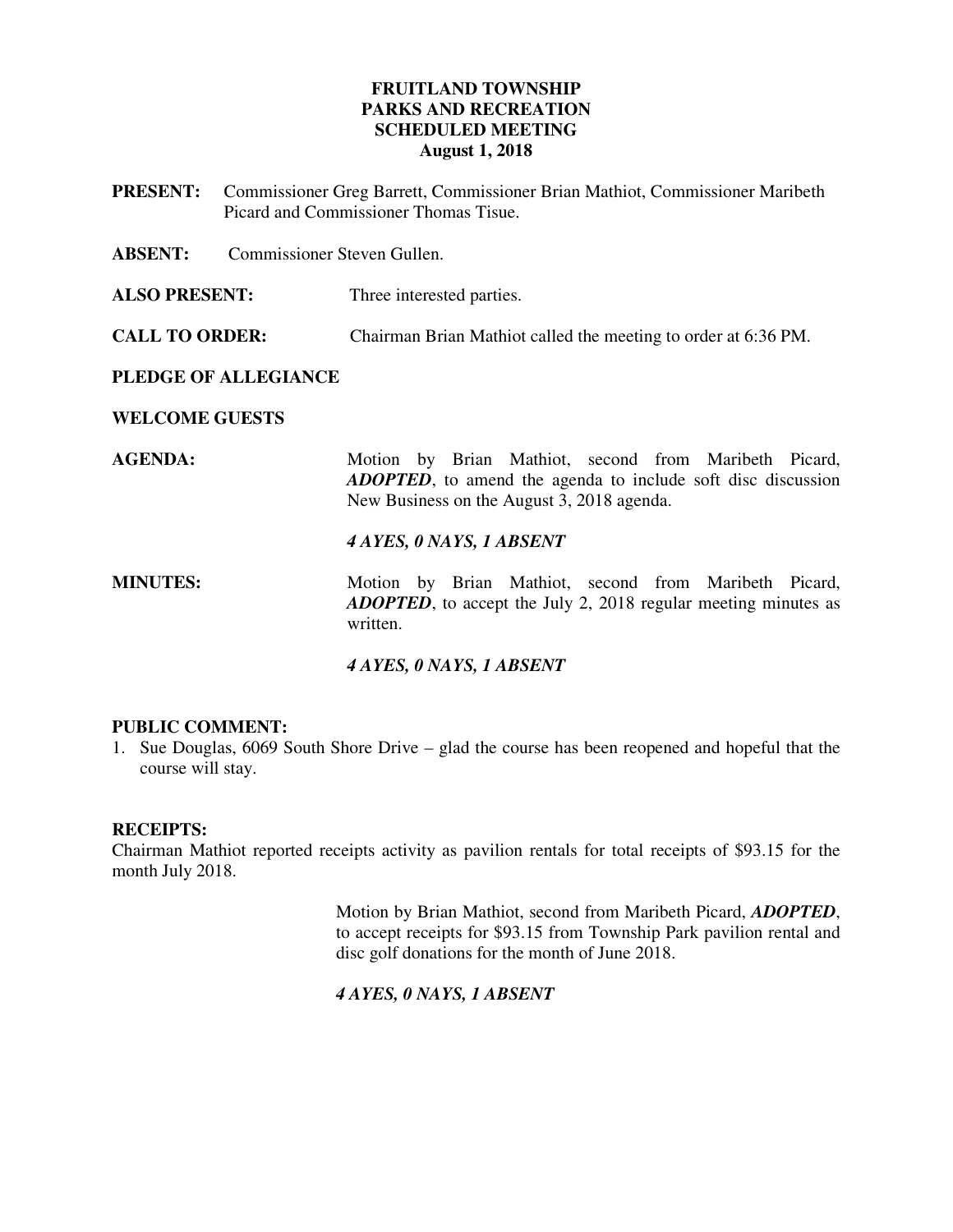**PARKS AND RECREATION COMMISSION** August 1, 2018 Page 2 of 4

#### **DISBURSEMENTS:**

Chairman Mathiot reported disbursements activity as \$55.00 to TruGreen, \$165.00 to Kerkstra, and \$69.95 to Randy Smith for total disbursements of \$289.95.

> Motion by Brian Mathiot, second from Maribeth Picard, *ADOPTED*, to pay total disbursements of \$289.95. *4 AYES, 0 NAYS, 1 ABSENT*

> *Roll Call Vote for Receipts and Disbursements: Picard-Aye, Barrett-Aye, Tisue-Aye, Mathiot-Aye.*

#### **UNFINISHED BUSINESS:**

#### **1. Playground equipment**

Chairman Mathiot gave the commissioners a sample of what he has been looking at in terms of equipment. He also added that he will be looking into the surface that is there and whether it needs updating.

#### **2. Future projects**

Chairman Mathiot stated that he is still looking into more quotes for the tennis courts. Commissioner Picard stated that she has some information regarding the parking at Marcus Park, but that she is still contacting individuals for quotes.

#### **3. Natural resource survey**

Chairman Mathiot reported that there is \$2,500.00 available in the 2018-19 budget for a natural resource survey.

> Motion by Brian Mathiot, second from Tom Tisue, *ADOPTED*, to have Shawna Meyer execute the Natural Resource Survey as previously laid out to the commission for both Nestrom Road Park and Marcus Park.

## *4 AYES, 0 NAYS, 1 ABSENT*

#### **4. Sanitation needs at Marcus Park**

The commission began discussions regarding the sanitation needs at Marcus Park, and decided they were unsure of what the reasoning was regarding the Township Board not wanting a portable restroom at Marcus Park.

> Motion by Brian Mathiot, second from Greg Barrett, *ADOPTED*, to suspend Roberts Rule of Order to discuss sanitation needs at Marcus Park with Supervisor Jeske.

# *4 AYES, 0 NAYS, 1 ABSENT*

Supervisor Jeske stated that the Township Board's reasoning behind not placing a portable restroom at Marcus Park is due to having an issue getting one in at the park, being able to have a safe spot for it, as well as increased visibility and extra visitors to use the park due to not many restrooms in the area. Commissioner Picard stated that there are restrooms at Duck Lake State Park. The commissioners agreed that they can't imagine people stopping at the park just to use a portable restroom, but that they would rather have them use the restroom than the woods or the lake.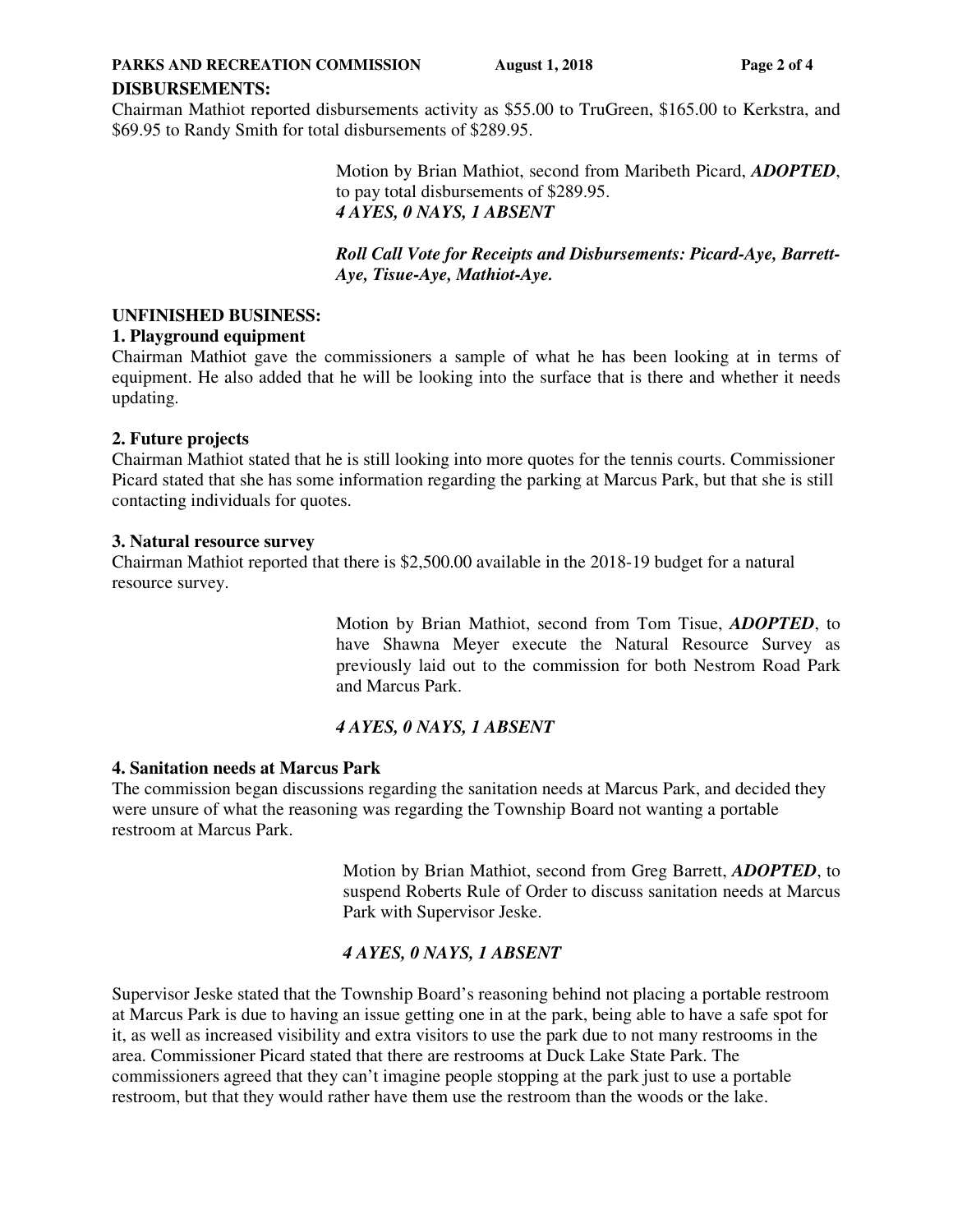Motion by Brian Mathiot, second from Maribeth Picard, *ADOPTED*, to follow Roberts Rules of Order and go back into meeting discussions.

## *4 AYES, 0 NAYS, 1 ABSENT*

## **NEW BUSINESS 1. Reallocation of Parks and Recreation legal fees**

Motion by Greg Barrett, second from Brian Mathiot, *ADOPTED*, to reallocate funds for legal fees regarding the Disc Golf Course to account 101-691-801.000.

## *3 AYES, 1 NAYS (Tisue), 1 ABSENT*

## **1. Soft disc discussion**

Commissioner Mathiot suggested that the soft discs are a good idea to think about in effort to make everyone happy and eliminate some concerns. He added that unfortunately, there isn't a way to regulate things. Commissioner Barrett stated that while it's an idea to make others happy, he stated that the course will not be played the way it is now because purchasing new discs would be incredibly expensive. Commissioner Tisue stated that a good idea may be to have the requirement of the soft discs being used during the critical period. Commissioner Mathiot stated that the commission needs to cater to as many people as possible, and that the commission could ask and recommend the soft discs, and that it's better than not doing anything. The commissioners agreed to continue discussions at the September meeting.

Commissioner Picard questioned protecting the trees, adding that it keeps being pushed off. Commissioner Mathiot stated that once Shawna's survey is complete, the commission will then be able to determine which trees to protect.

## **UPDATES:**

Recording Secretary Mary Mansfield reported to the commission that a tree had fallen by the tennis courts and bent part of the fence down. She added that the tree was taken care of, and that the maintenance supervisor bent the fence back the best he could. The commission agreed to look at the fence and see about replacement or fixing a section.

Commissioner Picard stated that the North Muskegon Youth Baseball Club will be coming with an itemized list to the commission in hopes of opening the field in spring. She added that they will be moving the bases, using scrapers to clear the paths, and creating a game schedule in March.

## **COMMISSIONERS COMMENTS:**

Commissioner Barrett stated that hole three of the Disc Golf Course borders a neighbor's property. He added that this neighbor had reported trespassing on the property and that a fence has been placed there. Commissioner Barrett added that he believes the fence is leaning on trees that are on the Township's property. He also stated that before the course was installed, he walked the course with the neighbor and moved the hole in order to be accommodating. Commissioner Barrett stated that he wondered if a survey had been completed on the property.